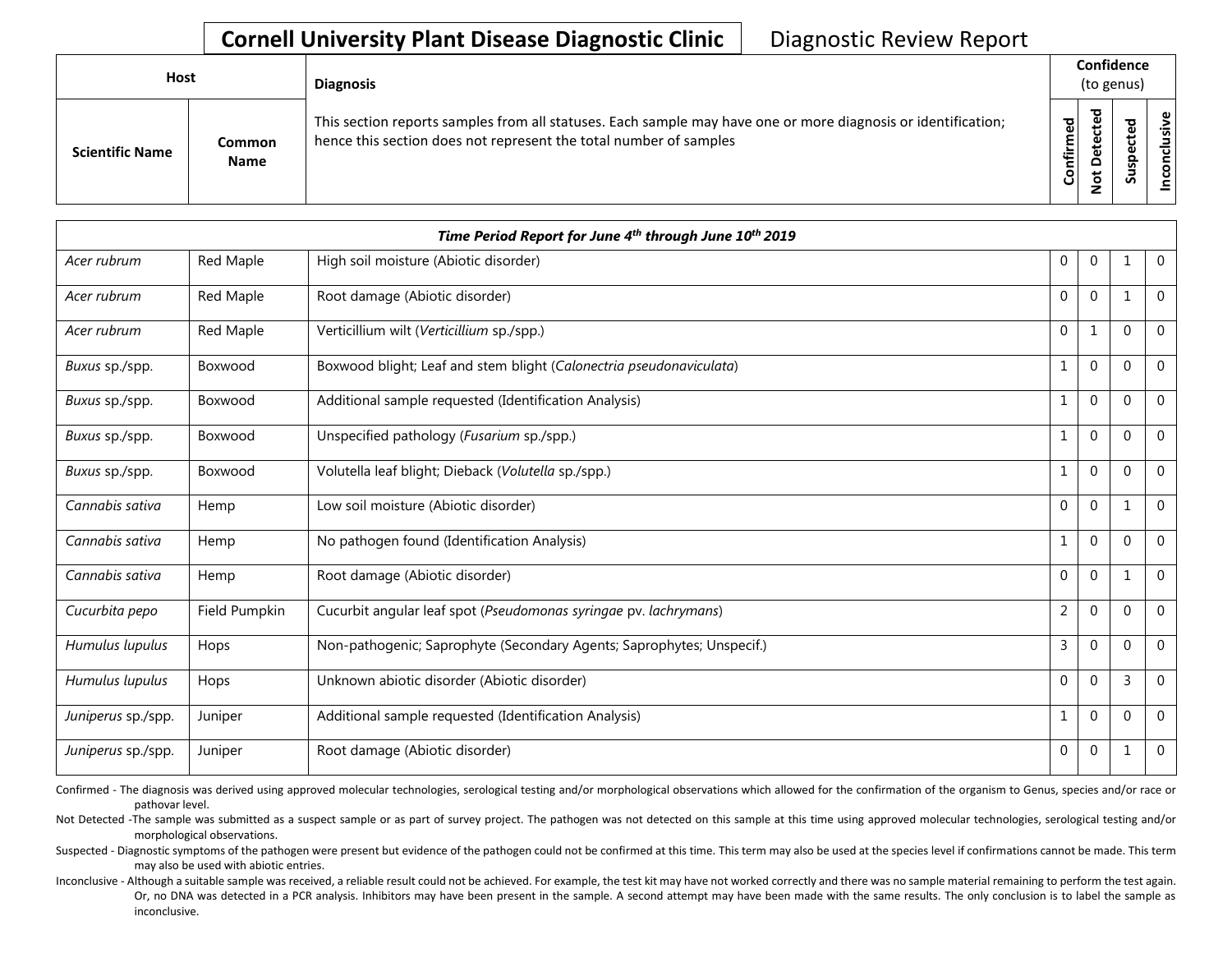## **Cornell University Plant Disease Diagnostic Clinic | Diagnostic Review Report**

| Host                   |                              | <b>Diagnosis</b>                                                                                                                                                                   |           | Confidence<br>(to genus)            |        |  |  |  |
|------------------------|------------------------------|------------------------------------------------------------------------------------------------------------------------------------------------------------------------------------|-----------|-------------------------------------|--------|--|--|--|
| <b>Scientific Name</b> | <b>Common</b><br><b>Name</b> | This section reports samples from all statuses. Each sample may have one or more diagnosis or identification;<br>hence this section does not represent the total number of samples | Confirmed | ъ<br>υ<br>$\Omega$<br>سە<br>$\circ$ | ъ<br>n |  |  |  |

| Lycopersicon<br>cerasiforme | Cherry Tomato                | Early blight; Leaf spot (Alternaria solani)                           | 0            |              | 0            | $\overline{0}$ |
|-----------------------------|------------------------------|-----------------------------------------------------------------------|--------------|--------------|--------------|----------------|
| Lycopersicon<br>cerasiforme | Cherry Tomato                | Unspecified pathology (Botrytis sp./spp.)                             | 1            | $\mathbf{0}$ | $\Omega$     | $\overline{0}$ |
| Lycopersicon<br>cerasiforme | Cherry Tomato                | Verticillium wilt (Verticillium sp./spp.)                             | $\Omega$     | $\mathbf{0}$ |              | $\mathbf{0}$   |
| Paeonia sp./spp.            | Itoh Peony                   | Phytophthora dieback; Blight (Phytophthora sp./spp.)                  | $\mathbf{0}$ | 1            | $\Omega$     | $\mathbf{0}$   |
| Paeonia sp./spp.            | Peony                        | Fusarium root; Crown rot (Fusarium sp./spp.)                          | $\mathbf{0}$ | $\mathbf{0}$ |              | $\mathbf 0$    |
| Paeonia sp./spp.            | Peony                        | Rhizoctonia stem and root rot (Rhizoctonia sp./spp.)                  | $\Omega$     | $\mathbf{0}$ | 1            | $\overline{0}$ |
| Paeonia sp./spp.            | Peony                        | Unknown abiotic disorder (Abiotic disorder)                           | $\Omega$     | $\mathbf{0}$ | $\mathbf{1}$ | $\mathbf 0$    |
| Paeonia sp./spp.            | Peony                        | Verticillium wilt (Verticillium sp./spp.)                             | $\mathbf{0}$ | 1            | $\mathbf 0$  | $\mathbf 0$    |
| Paeonia sp./spp.            | Peony                        | Bacterial blight (Xanthomonas sp./spp.)                               |              | $\mathbf{0}$ | $\Omega$     | $\mathbf{0}$   |
| Picea abies<br>nidiformis   | <b>Bird's Nest</b><br>spruce | Non-pathogenic; Saprophyte (Secondary Agents; Saprophytes; Unspecif.) | 1            | $\mathbf{0}$ | $\Omega$     | $\overline{0}$ |
| Picea abies<br>nidiformis   | <b>Bird's Nest</b><br>spruce | Unknown abiotic disorder (Abiotic disorder)                           | $\Omega$     | $\mathbf{0}$ | $\mathbf{1}$ | $\overline{0}$ |
| Picea abies<br>nidiformis   | <b>Bird's Nest</b><br>spruce | Wound canker (Abiotic disorder)                                       | $\mathbf{0}$ | $\mathbf{0}$ | 1            | $\overline{0}$ |

Confirmed - The diagnosis was derived using approved molecular technologies, serological testing and/or morphological observations which allowed for the confirmation of the organism to Genus, species and/or race or pathovar level.

Not Detected -The sample was submitted as a suspect sample or as part of survey project. The pathogen was not detected on this sample at this time using approved molecular technologies, serological testing and/or morphological observations.

Suspected - Diagnostic symptoms of the pathogen were present but evidence of the pathogen could not be confirmed at this time. This term may also be used at the species level if confirmations cannot be made. This term may also be used with abiotic entries.

Or, no DNA was detected in a PCR analysis. Inhibitors may have been present in the sample. A second attempt may have been made with the same results. The only conclusion is to label the sample as Inconclusive - Although a suitable sample was received, a reliable result could not be achieved. For example, the test kit may have not worked correctly and there was no sample material remaining to perform the test again. inconclusive.